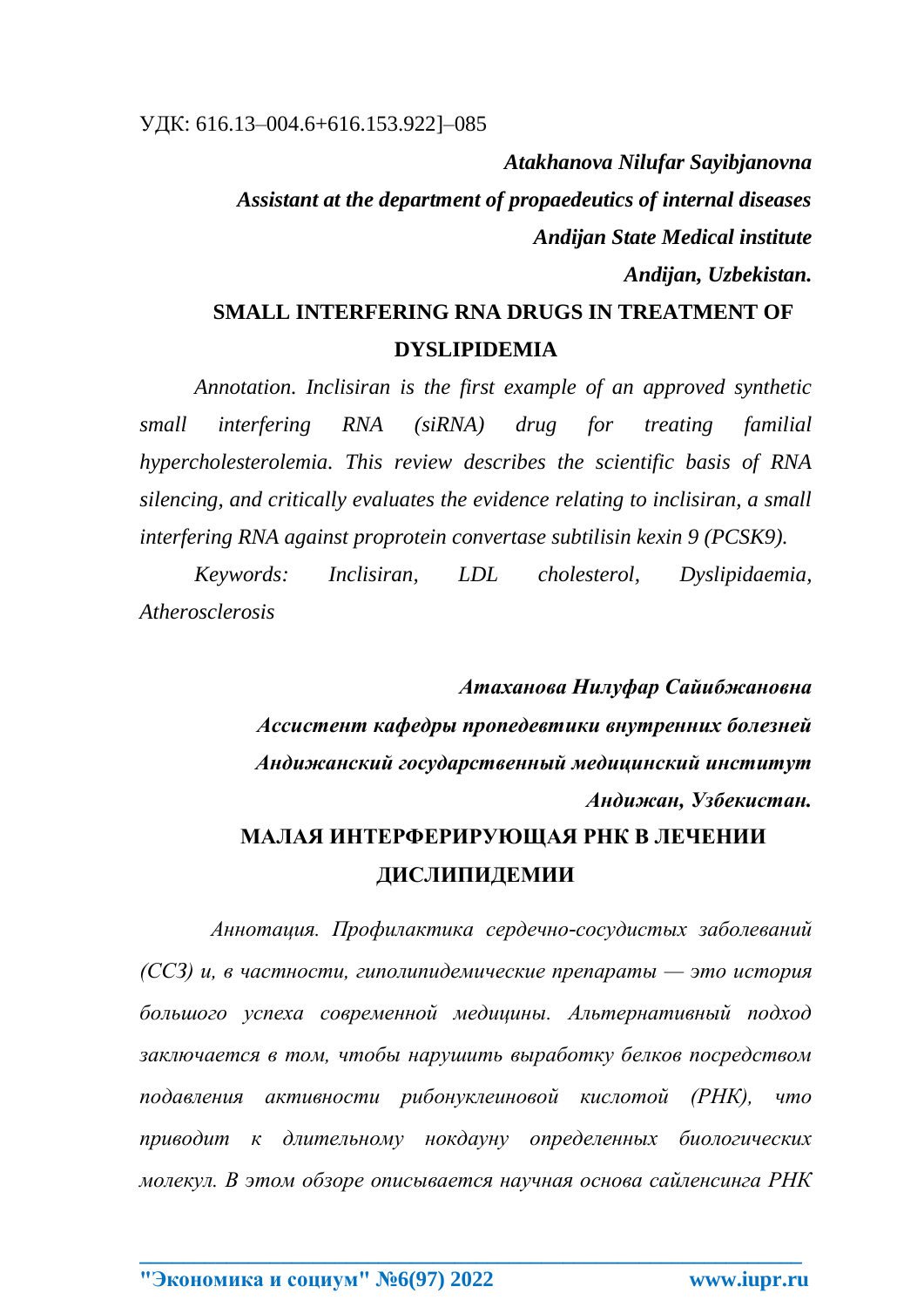*и критически оцениваются доказательства, касающиеся инклизирана, малой интерферирующей РНК против пропротеинконвертазы субтилизина кексина 9 (PCSK9).*

*Ключевые слова: инклизиран, холестерин ЛПНП, дислипидемия, атеросклероз.*

The siRNA molecule inhibits the expression of PCSK9 by binding to the host mRNA strand encoding for the protein, causing it to cleave and degrade. This reduces the availability of the PCSK9 enzyme, which would otherwise block LDL receptors from initiating ingestion of LDL particles from the extracellular fluid. Inclisiran can therefore reduce blood concentration of LDL, with measurable clinical effects. RNA interference (RNAi), as the biological basis for a subcategory of gene therapy, is a highly precise approach to suppressing the expression of specific genes [5]. This pathway is a cellular mechanism for defending against the effects of foreign genetic material being introduced into an organism, for example, through infection with a virus. RNAi can be exploited pharmaceutically to target and suppress genes that have been associated with diseases, with the added benefit of greater personalisation of therapeutics through sequence specificity [6]. RNAi can be achieved by two types of small double stranded RNA molecule, namely small interfering RNA (siRNA) and microRNA (miRNA), both of which suppress gene expression according to their specific sequence albeit in slightly different ways: miRNA mediates the repression of mRNA translation, whereas siRNA mediates mRNA degradation. These differences provide a range of therapeutic possibilities, with the potential for one miRNA drug to target a number of different selected genes together, whereas an siRNA drug is able to target a single specific gene of interest. The focus of this review is on siRNA technology. Once in the cytoplasm of a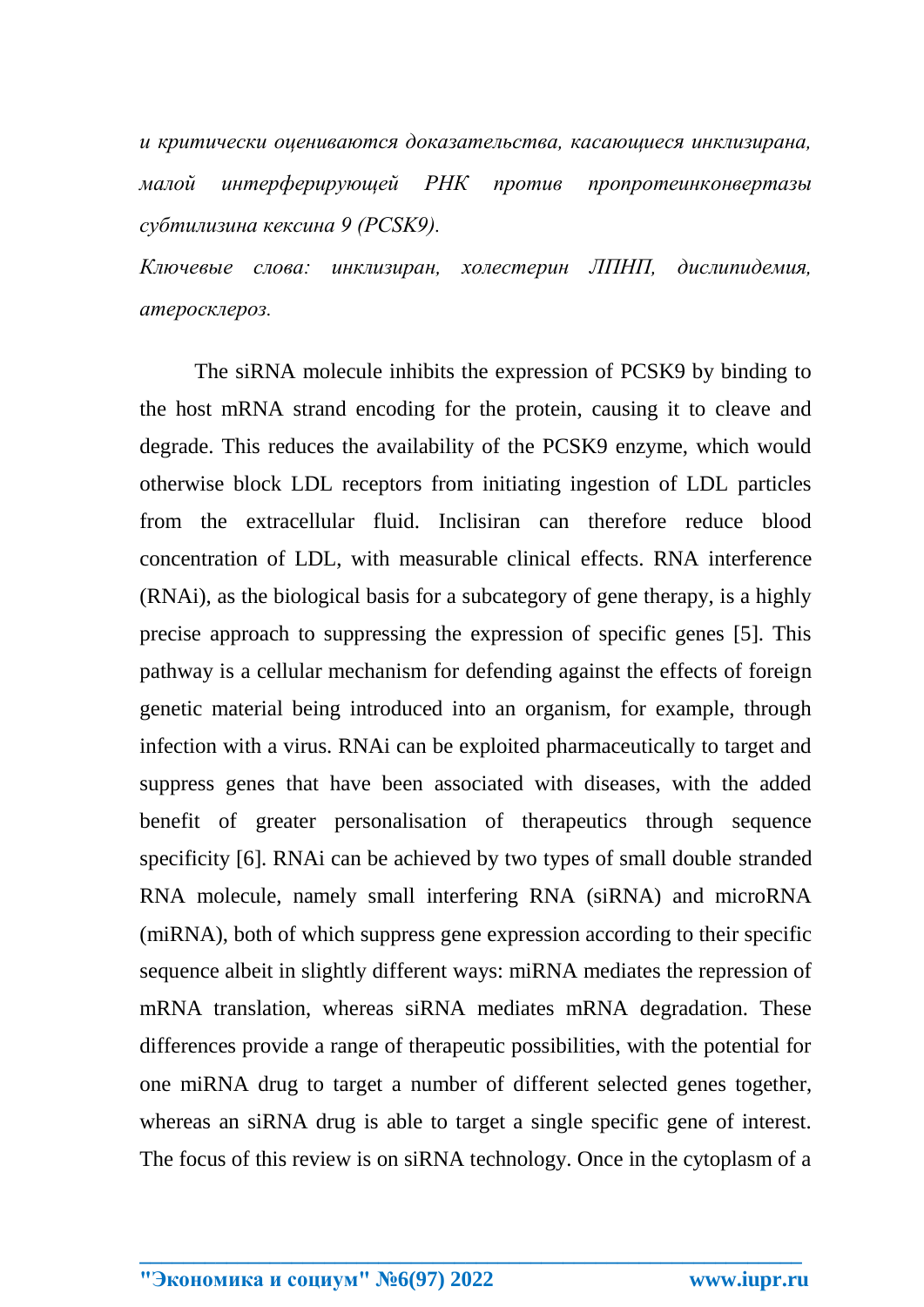hepatocyte, the double stranded siRNA drug inclisiran is uncoiled into two single, short RNA strands, one of which acts as the guide strand whilst the other becomes the passenger, which has no further role to play and is degraded [7].

The inclisiran guide strand becomes bound to the RNA-induced silencing complex (RISC) and then pairs with the complementary mRNA strand for PCSK9. The RISC argonaute enzymes then cleave the PCSK9 mRNA sequence where it is boundto the corresponding inclisiran guide strand, effectively silencing the PCSK9 gene. With a reduced synthesis of the PCSK9 protein, LDL-C concentration in the blood plasma is reduced. Following mRNA cleavage, the inclisiran/RISC complex remains intact and retains its activity for further interference with gene expression of PCSK9, meaning that a single siRNA inclisiran molecule has some considerable long-term efficacy. Although only a small percentage of inclisiran administered becomes active in the hepatocytes, that which forms part of an inclisiran/RISC complex has a very long half-life allowing dosing in patients to be months a part [4].

RNA drugs are large molecules, when compared with typical smallmolecule compounds, and also carry a negative electrical charge—both properties decrease the likelihood of entering the cell across the lipid bilayer. Therefore, lipid nanoparticle encapsulation helps to overcome these drawbacks and aids intracellular delivery [4]. And because the liver is the primary filter for nanoparticles [5], it is possible to design novel siRNA drugs for dyslipidemia that can target hepatocytes through this means [6]. Chemical conjugation is another method that has been employed to improve the stability and delivery of siRNAs. A covalently bound conjugate allows the siRNA drug to be targeted to specific tissues or cells by binding to a cell surface receptor, followed by entry through receptor-mediated endocytosis. Following on from ALN-PCS, an siRNA for PCSK9, known as ALN-PCSsc,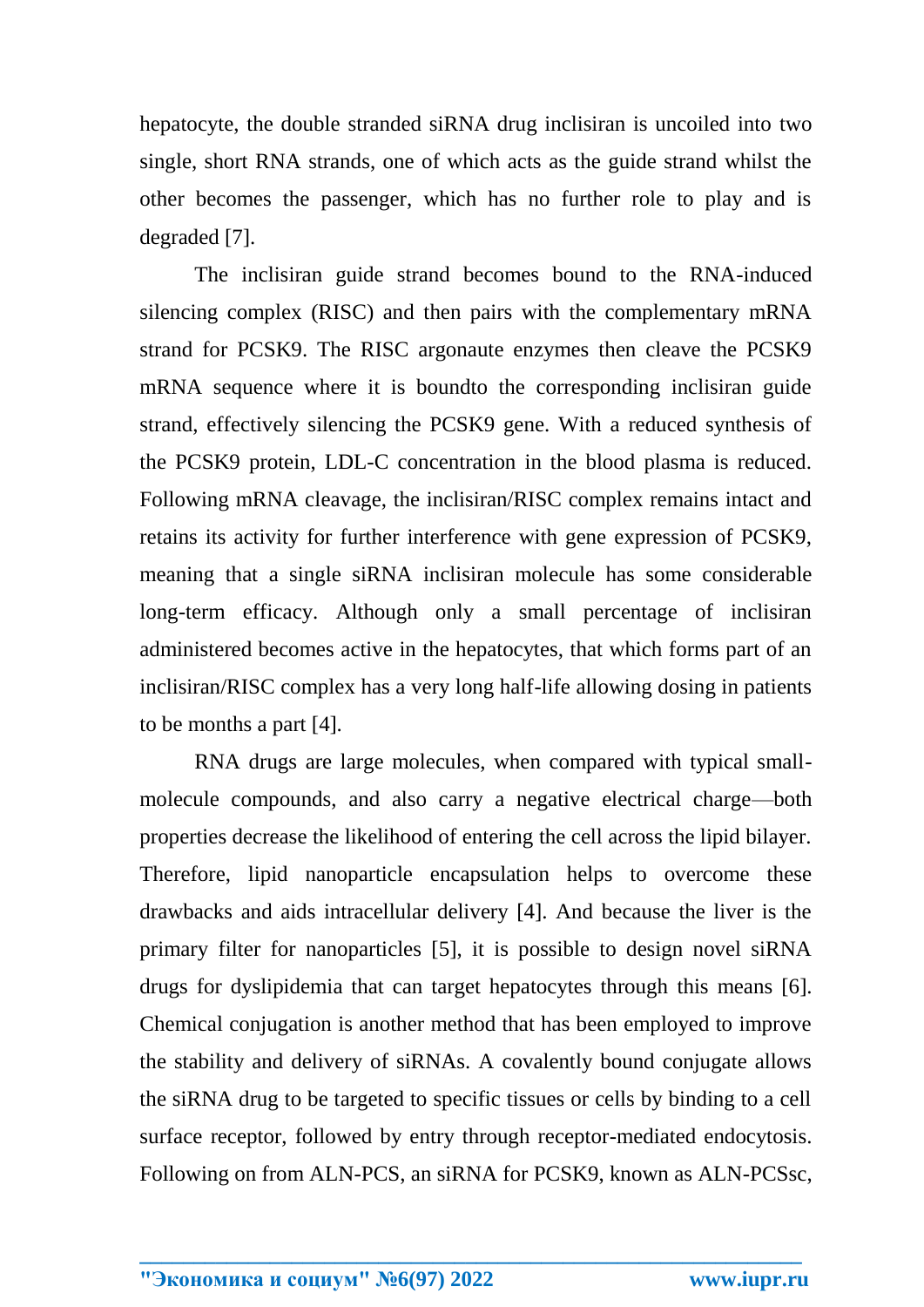was conjugated with N-acetylgalactosamine (GalNAc), which allowed the drug to target hepatocytes via the asialoglycoprotein receptor. The siRNA in inclisiran is also conjugated with GalNAc, building on this earlier approach.

Inclisiran has been evaluated in a range of clinical trials, including secondary prevention populations, high risk primary prevention and individuals with homozygous FH (HoFH) or heterozygous FH (HeFH) [8]. Characteristics of ongoing and completed trials are summarized n , with their results (where available). Pooled analyses of currently available data are reassuring with respect to the safety and efficacy of inclisiran. A patientlevel pooled analysis including 3,660 patients from three ORION trials has recently been published. The analysis included data from patients with familial hypercholesterolemia (ORION-9), ASCVD (ORION-10) and ASCVD risk equivalents (ORION-11); 92% of subjects were taking statin therapy and 14% were using ezetimibe. Patients were injected with inclisiran or placebo at baseline, after 3 months and then every 6 months. At 510 days, LDL-C was found to be reduced by 50.7% in the inclisiran group, after correction for placebo. Adverse effects included bronchitis and mild injection site reactions. A pre-specified safety analysis of the ORION-1 trial (501 patients) focused on hematological variables during a year of followup. A particular advantage of inclisiran over other lipid-lowering therapies is the fact that it can be safely used in patients with mild (CrCl 60–89 mL/min), moderate (CrCl 30–59 mL/min) or severe CrCl 30–59 mL/min) renal function impairment, without the need for dose adjustment, thereby addressing an unmet need, particularly in the secondary prevention of cardiovascular disease.

Polish guidelines recommend that inclisiran may be considered in patients with ASCFD or FH who do not achieve lipid targets on statin and ezetimibe, in statin intolerance and in very high-risk primary prevention patients who do not adhere to, or consent to, other lipid-lowering therapies.